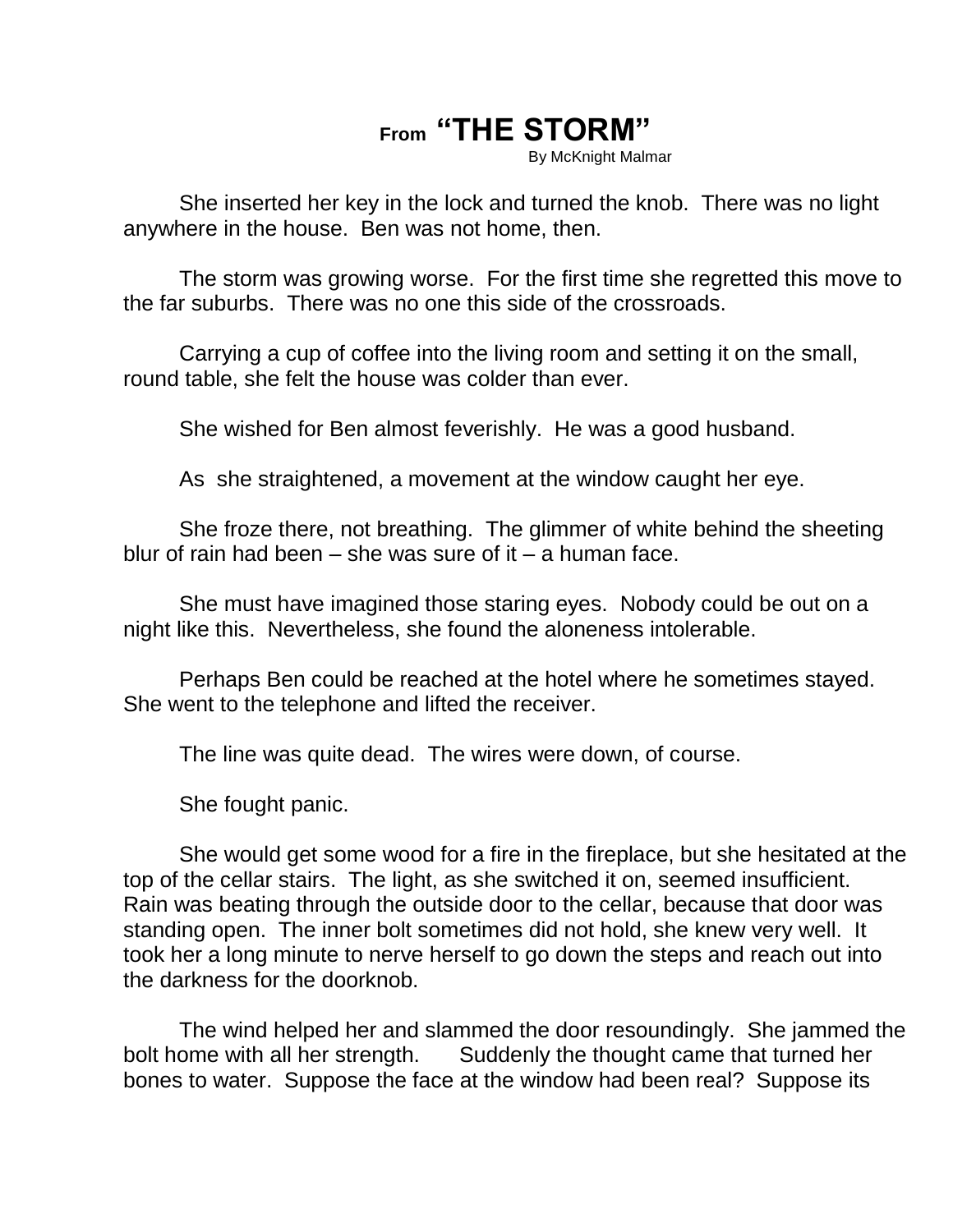owner had found shelter in the only shelter to be had within a quarter mile – this cellar.

But she took herself firmly in hand. She had only to get an armful of wood.

She almost ran to the woodpile. The something made her pause and turn before she bent to gather the logs.

What was it? A spark of light where no spark should be.

An inexplicable dread clutched at her heart. Her old trunk that stood against the wall was open just a crack; from the crack came this tiny pinpoint of reflected light.

She went toward it like a woman hypnotized. It was only one more insignificant thing, the vision of the face at the window, the open door.

She threw back the lid. For a long moment she stood looking down into the trunk.

Slamming down the lid, she ran up the stairs. She shut the door at the top of the stairs with a crash that shook the house, then she turned the key.

Her first impulse was to get out of the house. But in the time it took to get to the front door, she remembered the face at the window. Perhaps she had imagined it. Yet she could not stay here – not with that thing in her trunk.

Her old trunk had held the curled-up body of a woman. One hand had rested near the edge of the trunk, and on its third finger there had been a man's ring, bearing the raised figure of a lion with a small diamond between its paws.

Her craving for Ben became a frantic need. As if to accent her helplessness, the wind stepped up its shriek and a tree crashed thunderously out in the road.

Then the storm held its breath for a moment, and in the brief space of silence she heard footsteps on the walk. A key turned in the lock. The door opened and Ben came in.

She flung herself on him, and he kissed her lightly on the cheek.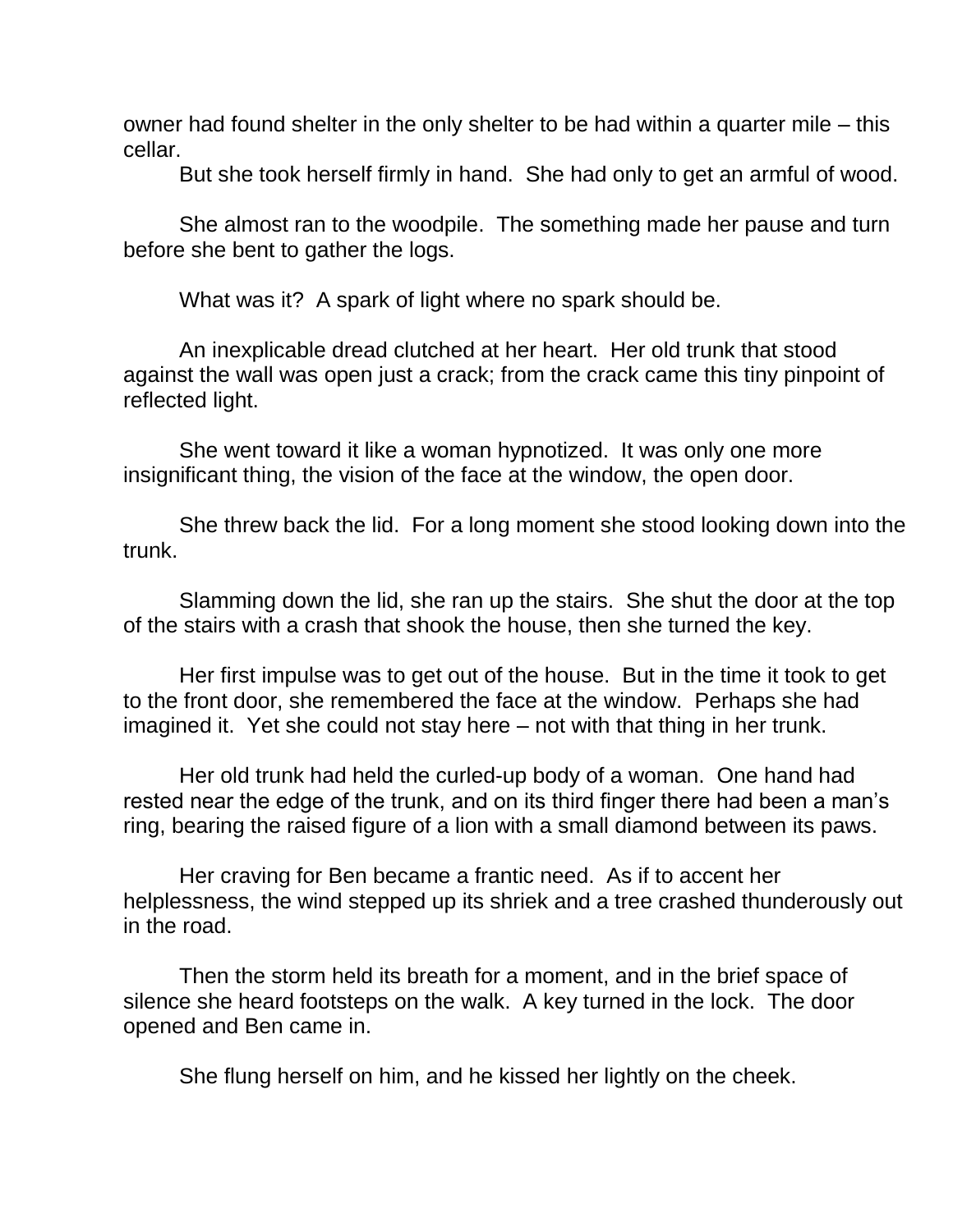She was almost shamefaced when she finally told him of the face at the window, the open door, and the body in the trunk. None of it, she saw quiet clearly now, could possibly have happened.

Ben said so, without hesitation.

"But – you will look in the trunk, Ben? I've got to know."

He went to the cellar door, opened it and snapped on the light. Her heart began to pound once more.

She heard the thud as he threw back the lid of the trunk. She clutched at the back of a chair, waiting for his voice, "There's nothing here but a couple of bundles. Come take a look."

Her knees were weak as she went down into the cellar again.

Ben was by the open trunk, waiting for her.

Her eyes looked, almost reluctantly into the trunk. "It's empty!"

"I – dreamed it all. I must have." Her voice broke. "I thought – oh, Ben I thought ---"

"What did you think, my dear?" His voice was odd, not like Ben's at all. She backed away from him.

He moved then. It was only to take his hand from his pockets to stretch his arms toward her; but she stood for an instant staring at the thing that left her with a voiceless scream forming in her throat.

She was never to know whether his arms had been outstretched to take her within their shelter or to clutch at her white neck. For she turned and fled, stumbling up the stairs in a mad panic of escape.

His steps were heavy behind her, but he tripped on the bottom step, falling on one knee, and cursed.

Terror lent her strength and speed. She could not be mistaken. Although she had seen it only once, she knew that on the little finger of his left hand there had been the same, unmistakable ring the dead woman had worn.